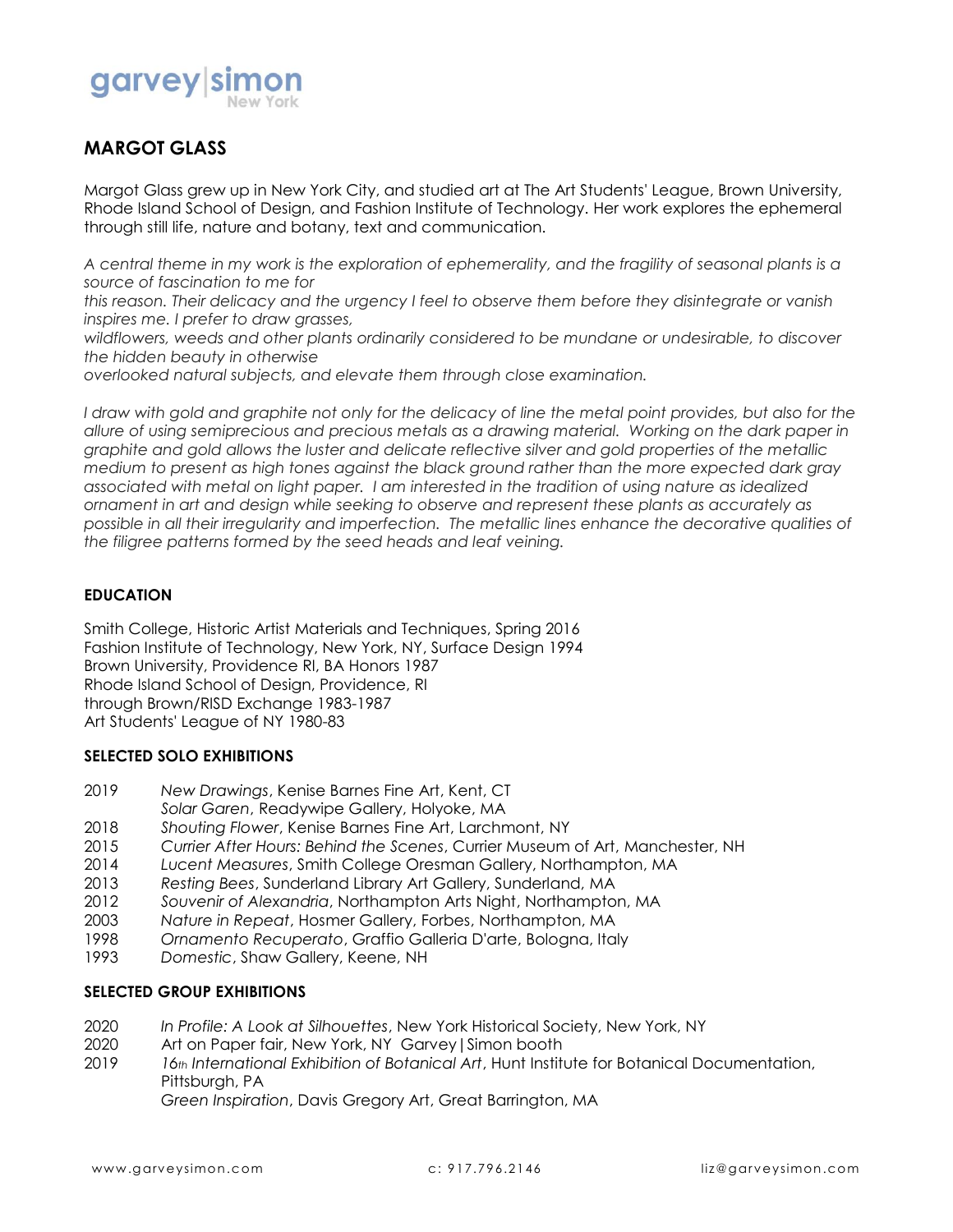# garvey simon

| Plant Cure, Central Booking in collaboration with the Brooklyn Botanical Garden, Brooklyn, NY<br>Focus on Nature XV, Roberson Museum and Science Center, Binghampton, NY<br>Inaugural Show, Kenise Barnes Fine Art, Barrington, MA<br>Ecophilia, Berkshire Botanical Garden, Stockbridge, MA<br>50th Collectors Show, Arkansas Art Center, Little Rock, AR<br>REVEAL International Art Fair, Garvey   Simon, Saratoga Springs, NY<br>LABspace, The Nature Lab, Hillsdale, NY |
|------------------------------------------------------------------------------------------------------------------------------------------------------------------------------------------------------------------------------------------------------------------------------------------------------------------------------------------------------------------------------------------------------------------------------------------------------------------------------|
| Matereality, Geoffrey Young Gallery, Great Barrington, MA<br>Small Works, Readywipe Gallery, Holyoke, MA<br>Still Life Salon, Alexandra Porter in tandem with Fall '18 TEFAF, New York, NY<br>Plant Cure, Central Booking with New York Academy of Medicine, New York, NY<br>Endangered Species: The Wasteland, Central Booking, New York, NY                                                                                                                                |
| Leavings: The After Image, Garvey   Simon, New York, NY<br>¡Vaya 63! Paintings for Music Series, David Rubenstein Atrium, Lincoln Center, New York, NY<br>Select, Garvey   Simon, New York, NY<br>Remember When, Warwick Museum of Art, Warwick, RI<br>Botanical Art, Emily Dickinson Museum, Amherst, MA<br>July Arts Walk, Amherst, MA<br>Capital Flight, Geoffrey Young Gallery, Great Barrington, MA                                                                     |
| Your Idea Starts Here, A.P.E. Gallery, Northampton, MA<br>Insecta, Haber Space at Central Booking, New York, NY<br>Casheesh, Geoffrey Young Gallery, Great Barrington, MA<br>You've Got Mail, Ground Floor Gallery, Brooklyn, NY<br>Botanical Painting, Hill Institute, Florence, MA                                                                                                                                                                                         |
| Visual Aids: Postcards from the Edge, Luhring Augustine, New York, NY<br>Terra Incognita, Curious Matter, Jersey City, NJ<br>The Drawing Center Online Viewing Program, The Drawing Center, New York, NY<br>Small World, New City Galerie, Burlington, VT                                                                                                                                                                                                                    |
| American Art, Chautauqua Center for the Visual Arts, Chautauqua NY<br>Drawings, James Graham & Sons, New York, NY<br>Holiday, Bronx River Art Center, New York, NY<br>Small Scale, Lake City Arts Council, Lake City, CO                                                                                                                                                                                                                                                     |
| Recent Work, Smithtown Arts, St. James, NY<br>I, Myself & Me: 20th Century and Contemporary Self-Portraits, Midtown Payson Gallery, New<br>York, NY                                                                                                                                                                                                                                                                                                                          |
| Artists' Toys, BACA Downtown, Brooklyn, NY<br>Artists' Toys, BACA Downtown, Brooklyn, NY<br>Summer, Anderson Ranch Arts Center, Snowmass Village, CO<br>1986, '87 Book Arts, RISD Design Center, Providence, RI                                                                                                                                                                                                                                                              |
|                                                                                                                                                                                                                                                                                                                                                                                                                                                                              |

## **AWARDS**

- 2019 Smith College Visiting Lecturer
- 2017 Massachusetts Cultural Council: STARS Artist Residency
- 2011-2016 The Drawing Center Viewing Program Portfolio, New York, NY

### **PERMANENT COLLECTIONS**

Hunt Institute for Botanical Documentation, Carnegie Mellon University, Pittsburgh, PA Midwest Museum of American Art, Elkhart, IN

### **SELECTED BIBLIOGRAPHY**

2020 "Making a Splash: Margot Glass," p. 6, Watercolor Artist Magazine, April 2020.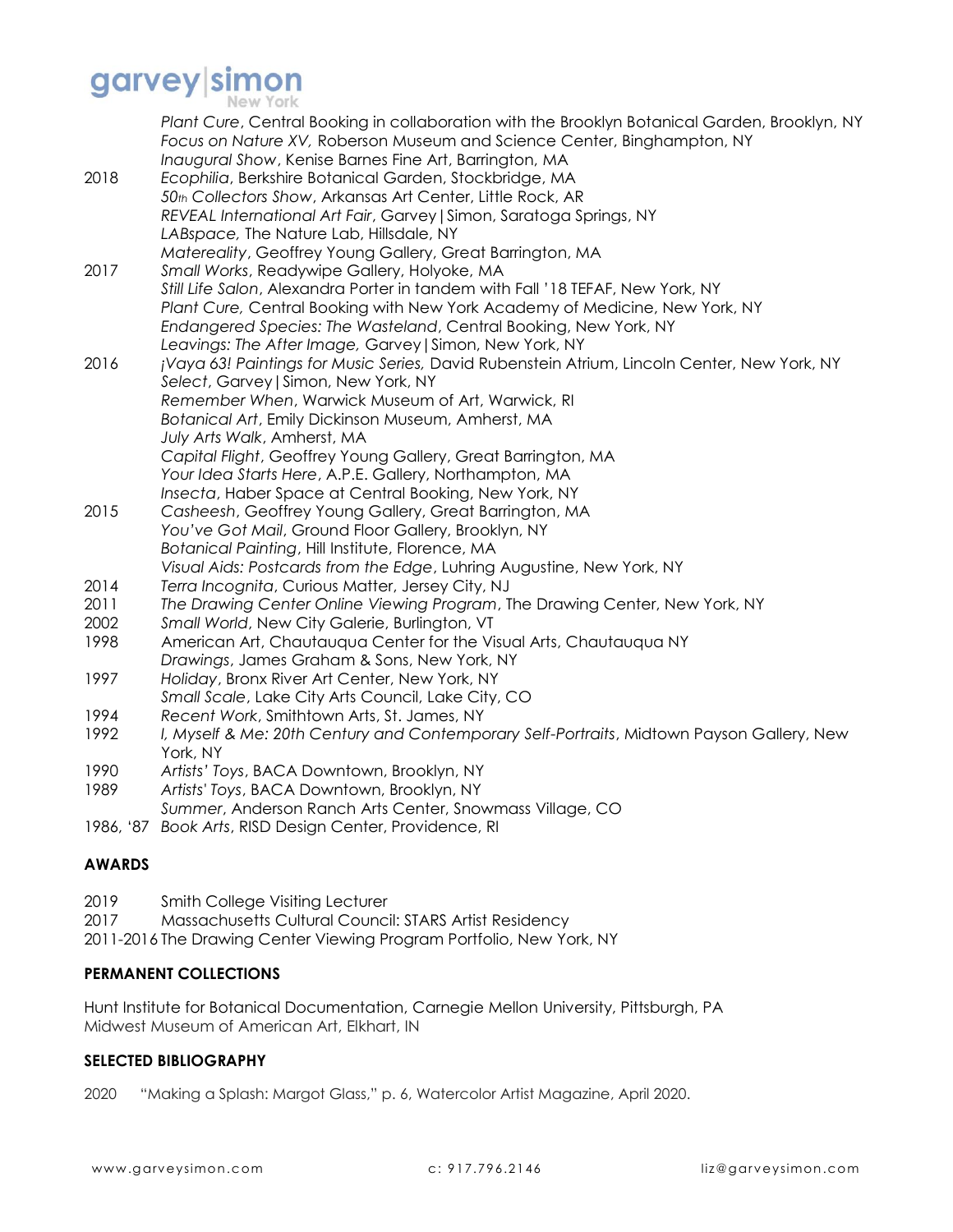

O'Hern, John. "Standing Still: Collector's Focus, Still Life" American Art Collector Magazine, January 2020. Issue 171. p68, Margot Glass, *Blue Dandelion*, p70.

2019 *Focus on Nature XV*, Roberson Museum and Science Center and New York State Museum, exhibition catalogue, reproduced p. 46, 2019

Bruno, Lugene B. and Caroline L. Roy. Hunt Institute for Botanical Documentation, Carnegie Mellon University 16th International Exhibition *Dandelions*,2018 p20. Pittsburgh, PA November 2019.

Tyrrell, Katherine "Plant Cure Brooklyn" *Margot Glass Dandelion Field Samples* 2019 Botanical Art and Artists. Web. August 10, 2019.

Plant Cure Brooklyn exhibition cat. Central Booking, Brooklyn, NY 2019. *Dandelion*, 2017 Cover; *Dandelion Field Samples*, p14

Triolo, Nicholas "Behind The Cover: Margot Glass Dandelion" Orion Magazine, Web. August 7, 2019

Glass, Margot. *Dandelion with Open Bud* Orion Magazine. Summer 2019.Cover. *Grasses* p9 & *Dandelion with Bud*, p11.

Tyler, Sandra Woven Tale Press LLC, Vol VI #5, 2019. Margot Glass *Two Dandelions* (gold) and *Two Dandelions* (graphite), *Dandelion*, *Two Dandelions with Bud* p37-40, *Dandelion with Full Leaf* p54.

Tyrrell, Katherine "Artists Exhibiting at the 16th International Exhibition of Botanical Art at the Hunt Institute" Margot Glass *Dandelion*, 2018. Botanical Art and Artists Web. May 22 2019.

Bulletin of the Hunt Institute for Botanical Documentation Vol 31, No. 1 Spring 2019, p 4 News from the Art Department. Carnegie Mellon University, Pittsburgh, PA, 2019.

2018 Margot Glass: Shouting Flower Exhibition cat.,Kenise Barnes Fine Art, NY 2018.

Landi, Ann *Vasari21*, June 5, 2018

2017 *Dandelion*, 2017 p25; LABspace. The Nature Lab exhibition cat.,Hillsdale, 2018.

Leon Brothers. El Tigre/Candela, Cover. Oil on panel. Peace & Rhythm, 2017, Release.Vinyl 45.

The New York Academy of Medicine, Central Booking. Plant Cure Exhibition cat., New York: 2017. *Dandelion 1*, 2017 cover; *Dandelion 2*, 2017 p7.

Deskins, Sally "Margot Glass, Artist."*Les Femmes Folles Journal.* Web.Feb 5, 2017.

2016 Campos. Miracles & Criminals*, Teosinte* Gatefold artwork. Watercolor and pencil on paper. Peace & Rhythm, Summer 2016 Release. LP.

### **PROFESSIONAL**

Hill Institute, Florence, MA Painting and Drawing 2015 to Present Lighthouse Holyoke, MA Drawing 2017 Smith College Brown Fine Arts Center, Northampton, MA Gallery Lecture 2014 Anderson Ranch Arts Center, Snowmass Village, CO Drawing & Painting Assistant 1988 El Bahondillo, Torremolinos, Spain Drawing 1987-88